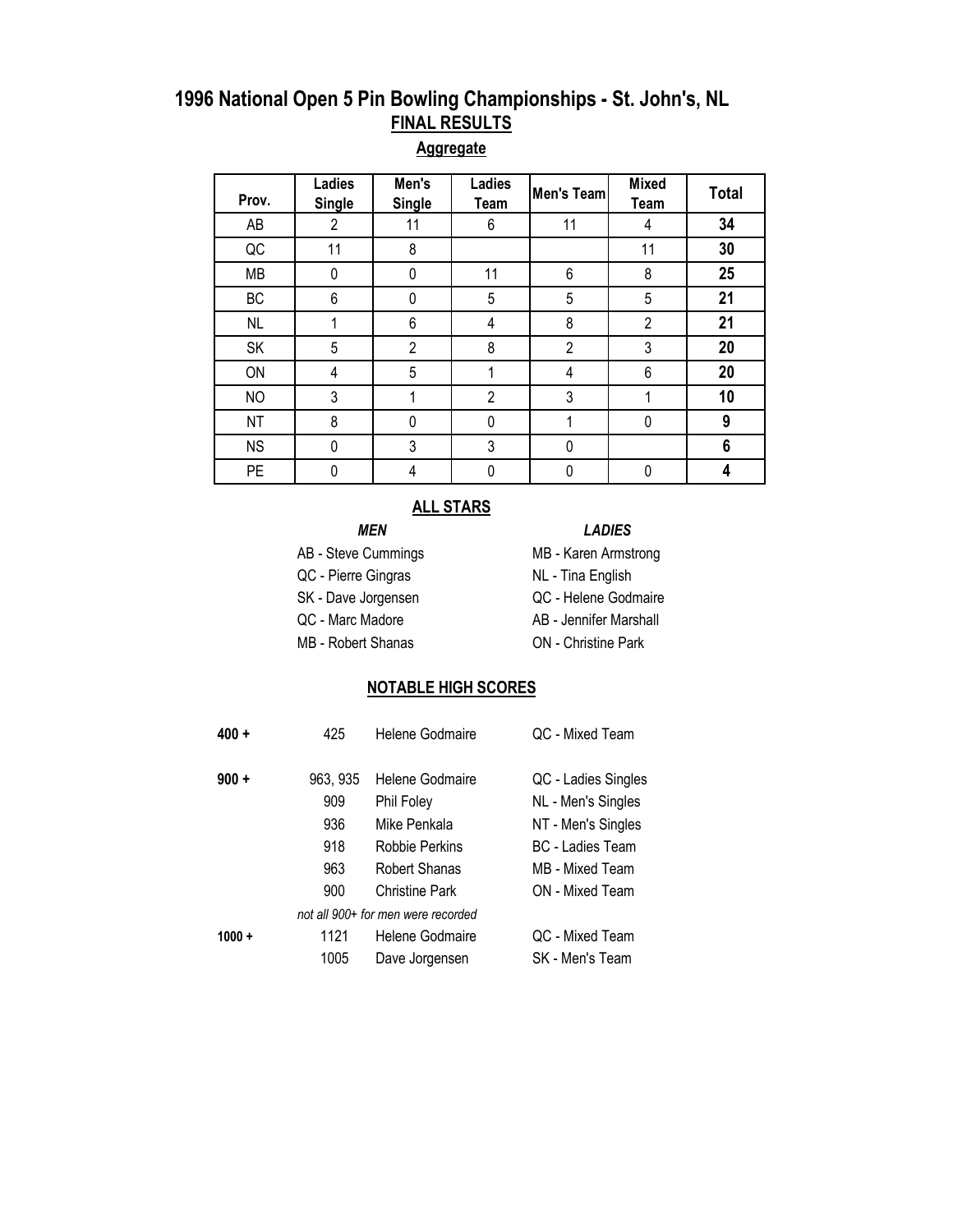#### *HIGH SCORES*

|                    | <b>Individual High Single</b> |                              |        | <b>Team High Single</b> |              |
|--------------------|-------------------------------|------------------------------|--------|-------------------------|--------------|
| Ladies Single      | 361                           | <b>MB</b> - Barb Kowalchuik  | Ladies | 1471                    | Newfoundland |
| Men's Single       | 386                           | NT - Mike Penkala            | Men    | 1523                    | Saskatchewan |
| Ladies Team        | 393                           | MB - Linda Orne              | Mixed  | 1466                    | Ontario      |
| Men's Team         | 380                           | NL - Steve Walsh             |        | <b>Team High Triple</b> |              |
| Mixed Team Lady    | 425                           | QC - Helene Godmaire         | Ladies | 3783                    | Manitoba     |
| Mixed Team Man     | 397                           | QC - Pierre Gingras          | Men    | 4042                    | Newfoundland |
|                    | <b>Individual High Triple</b> |                              | Mixed  | 4190                    | Quebec       |
| Ladies Single      | 963                           | QC - Helene Godmaire         |        | <b>Team High Four</b>   |              |
| Men's Single       | 936                           | NT - Mike Penkala            | Ladies | 5120                    | Manitoba     |
| <b>Ladies Team</b> | 918                           | <b>BC</b> - Robbie Perkins   | Men    | 5351                    | Saskatchewan |
| Men's Team         | 1005                          | SK - Dave Jorgensen          | Mixed  | 5350                    | Manitoba     |
| Mixed Team Lady    | 1121                          | QC - Helene Godmaire         |        | <b>Team High Five</b>   |              |
| Mixed Team Man     | 963                           | MB - Robert Shanas           | Ladies | 6296                    | Alberta      |
|                    | <b>Individual High Four</b>   |                              | Men    | 6874                    | Saskatchewan |
| Ladies Single      | 1239                          | QC - Helene Godmaire         | Mixed  | 6682                    | Manitoba     |
| Men's Single       | 1158                          | <b>BC</b> - Pat Pinko        |        | <b>Team High Six</b>    |              |
| Ladies Team        | 1185                          | ON - Laura Lewis-Marche      | Ladies | 7672                    | Manitoba     |
| Men's Team         | 1250                          | SK - Dave Jorgensen          | Men    | 8093                    | Saskatchewan |
| Mixed Team Lady    | 1167                          | <b>ON</b> - Christine Park   | Mixed  | 7960                    | Quebec       |
| Mixed Team Man     | 1153                          | SK - Bob Boyer               |        |                         |              |
|                    | <b>Individual High Five</b>   |                              |        |                         |              |
| Ladies Single      | 1449                          | QC - Helene Godmaire         |        |                         |              |
| Men's Single       | 1497                          | NL - Phil Foley              |        |                         |              |
| Ladies Team        | 1456                          | ON - Laura Lewis-Marche      |        |                         |              |
| Men's Team         | 1507                          | <b>BC</b> - Dick Borgenstrom |        |                         |              |
| Mixed Team Lady    | 1432                          | BC - Lori Belancic           |        |                         |              |
| Mixed Team Man     | 1421                          | QC - Marc Madore             |        |                         |              |
|                    | <b>Individual High Six</b>    |                              |        |                         |              |
| Ladies Team        | 1704                          | MB - Karen Armstrong         |        |                         |              |
| Men's Team         | 1825                          | SK - Dave Jorgensen          |        |                         |              |
| Mixed Team Lady    | 1685                          | <b>BC</b> - Lori Belancic    |        |                         |              |
| Mixed Team Man     | 1687                          | QC - Marc Madore             |        |                         |              |
|                    |                               |                              |        |                         |              |

| Team High Single |                         |              |  |  |  |  |  |  |
|------------------|-------------------------|--------------|--|--|--|--|--|--|
| Ladies           | 1471                    | Newfoundland |  |  |  |  |  |  |
| Men              | 1523                    | Saskatchewan |  |  |  |  |  |  |
| Mixed            | 1466                    | Ontario      |  |  |  |  |  |  |
|                  | <b>Team High Triple</b> |              |  |  |  |  |  |  |
| Ladies           | 3783                    | Manitoba     |  |  |  |  |  |  |
| Men              | 4042                    | Newfoundland |  |  |  |  |  |  |
| Mixed            | 4190                    | Quebec       |  |  |  |  |  |  |
| Team High Four   |                         |              |  |  |  |  |  |  |
| Ladies           | 5120                    | Manitoba     |  |  |  |  |  |  |
| Men              | 5351                    | Saskatchewan |  |  |  |  |  |  |
| Mixed            | 5350 - 53               | Manitoba     |  |  |  |  |  |  |
|                  | <b>Team High Five</b>   |              |  |  |  |  |  |  |
| Ladies           | 6296                    | Alberta      |  |  |  |  |  |  |
| Men              | 6874                    | Saskatchewan |  |  |  |  |  |  |
| Mixed            | 6682                    | Manitoba     |  |  |  |  |  |  |
|                  | <b>Team High Six</b>    |              |  |  |  |  |  |  |
| Ladies           | 7672                    | Manitoba     |  |  |  |  |  |  |
| Men              | 8093                    | Saskatchewan |  |  |  |  |  |  |
| Mixed            | 7960                    | Quebec       |  |  |  |  |  |  |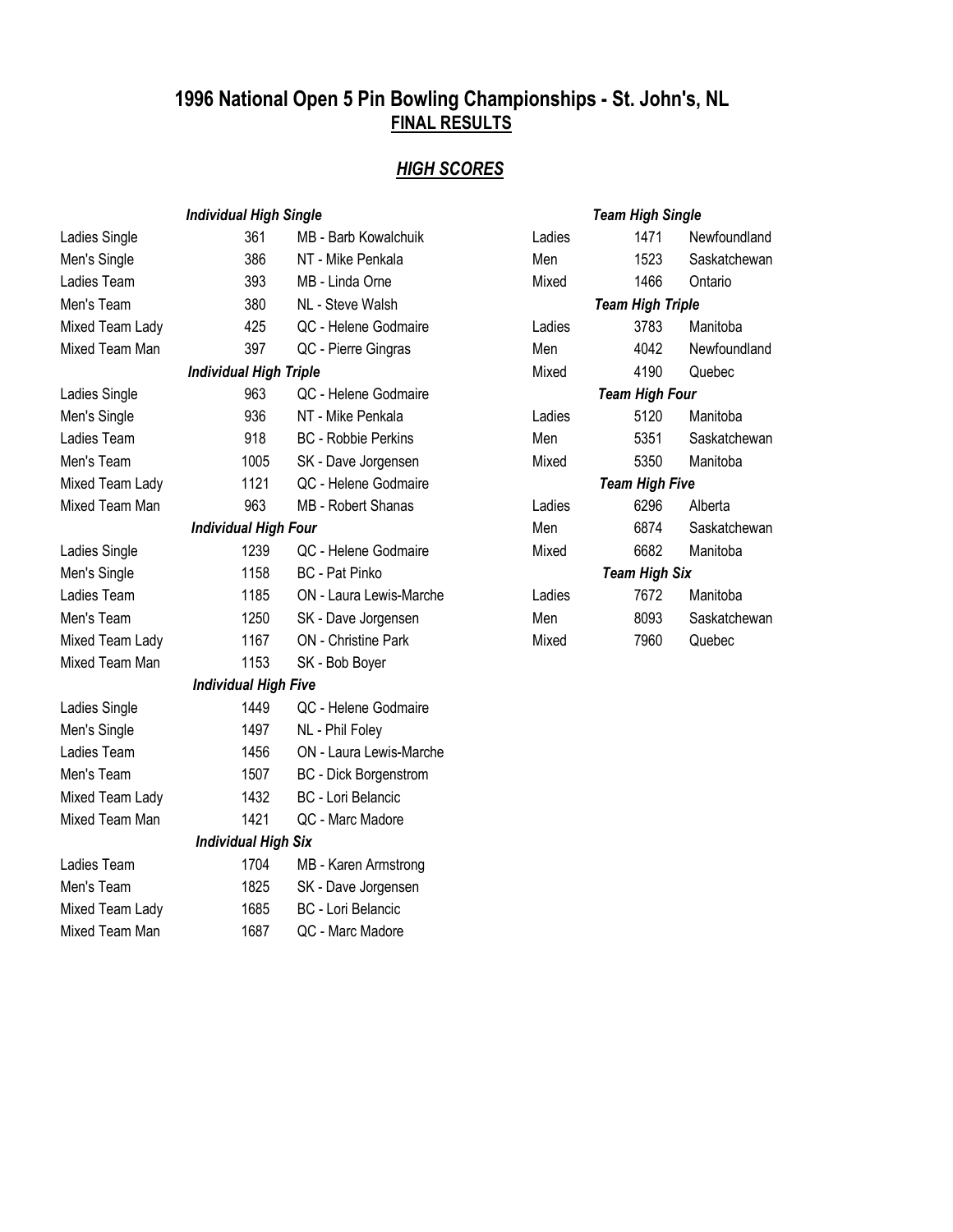#### **SINGLES QUALIFYING** *(15 games)*

| Ladies |           |                   | <b>Pinfall</b> | <b>MEN</b> |           |                       | <b>Pinfall</b> |
|--------|-----------|-------------------|----------------|------------|-----------|-----------------------|----------------|
| 1st    | QC        | Helene Godmaire   | 4171           | 1st        | QC        | Marc Madore           | 4090           |
| 2nd    | NL        | Ann Marie Norman  | 3939           | 2nd        | ВC        | Pat Pinko             | 4023           |
| 3rd    | AB        | Jennifer Marshall | 3848           | 3rd        | NT        | Mike Penkala          | 4008           |
| 4th    | ON        | Brenda Campbell   | 3824           | 4th        | ON        | Doug Plummer          | 3997           |
| 5th    | <b>PE</b> | Shelley MacDonald | 3688           | 5th        | <b>SK</b> | <b>Brian Earl</b>     | 3988           |
| 6th    | <b>NS</b> | Synthia Schofield | 3684           | 6th        | NO.       | Don Malette           | 3894           |
| 7th    | SK        | Jennifer Robb     | 3631           | 7th        | AB        | <b>Steve Cummings</b> | 3830           |
| 8th    | NO        | Cathy Davidson    | 3621           | 8th        | <b>NL</b> | Phil Foley            | 3830           |
| 9th    | MВ        | Barb Kowalchuk    | 3445           | 9th        | NS.       | Jerry Nickerson       | 3812           |
| 10th   | <b>BC</b> | Andrea Nelson     | 3423           | 10th       | <b>PE</b> | Dave Livingston       | 3788           |
| 11th   | <b>NT</b> | Sandy Jackson     | 3380           | 11th       | МB        | Peter Totte           | 3614           |

# **STEPLADDER - LADIES** QC

|                         |                       |     |                      |     | Helene Godmaire               | 240 |
|-------------------------|-----------------------|-----|----------------------|-----|-------------------------------|-----|
|                         |                       |     | <b>NL</b>            |     | Jennifer Marshall             | 271 |
|                         |                       |     | Ann Marie Norman 185 |     |                               |     |
|                         | AB                    |     | Jennifer Marsall     | 247 |                               |     |
|                         | Jennifer Marshall 254 |     |                      |     |                               |     |
| <b>ON</b>               | Brenda Campbell 253   |     |                      |     |                               |     |
| Brenda Campbell 288     |                       |     | <b>GOLD</b>          |     | <b>AB</b> - Jennifer Marshall |     |
| Shelley MacDonald 252   |                       |     |                      |     |                               |     |
| <b>PE</b>               |                       |     |                      |     |                               |     |
|                         |                       |     |                      |     |                               |     |
|                         |                       |     |                      |     |                               |     |
| <b>STEPLADDER - MEN</b> |                       |     |                      |     | QC                            |     |
|                         |                       |     |                      |     | Marc Madore                   | 356 |
|                         |                       |     | <b>BC</b>            |     | Mike Penkala                  | 295 |
|                         |                       |     | Pat Pinko            | 242 |                               |     |
|                         | <b>NT</b>             |     | Mike Penkala         | 345 |                               |     |
|                         | Mike Penkala          | 296 |                      |     |                               |     |
| ON                      | <b>Brian Earl</b>     | 222 |                      |     |                               |     |

**GOLD**

**QC - Marc Madore**

SK Doug Plummer 220 Brian Earl 308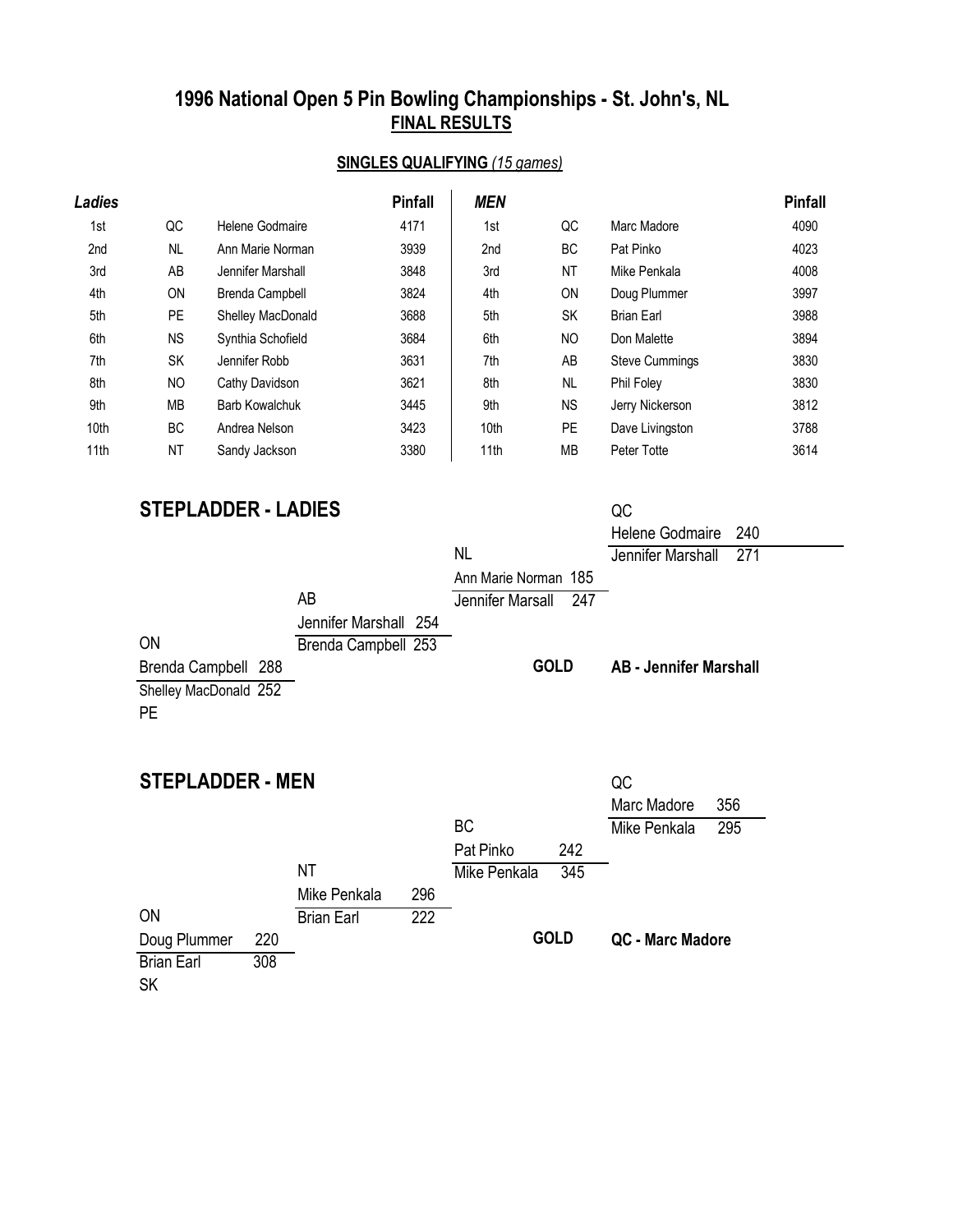#### **TEAM STEPLADDERS**

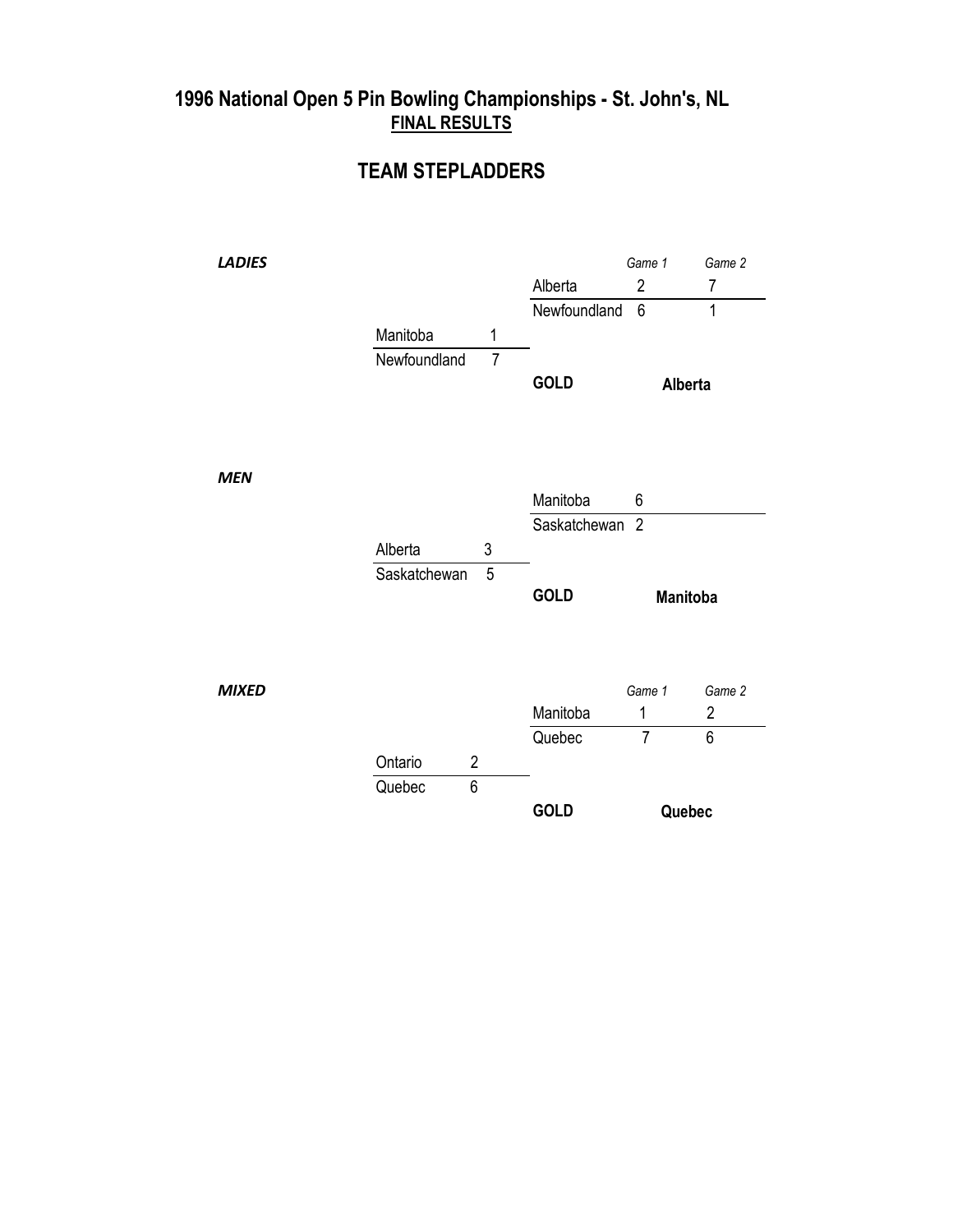| <b>Qualifying Round -</b> |                         |                              | <b>LADIES TEAMS</b>                | <b>Points</b>           |                         |                             |       |          |
|---------------------------|-------------------------|------------------------------|------------------------------------|-------------------------|-------------------------|-----------------------------|-------|----------|
|                           |                         | 1st                          | Alberta                            |                         | 97                      |                             |       |          |
|                           |                         | 2nd                          | Manitoba                           |                         | 96                      |                             |       |          |
|                           |                         | 3rd                          | Newfoundland                       |                         | 89.5                    |                             |       |          |
|                           |                         | 4th                          | <b>British Columbia</b>            |                         | 85.5                    |                             |       |          |
|                           |                         | 5th                          | Ontario                            |                         | 80                      |                             |       |          |
|                           |                         | 6th                          | Northern Ontario                   |                         | 73.5                    |                             |       |          |
|                           |                         | 7th                          | Saskatchewan                       |                         | 59                      |                             |       |          |
|                           |                         | 8th                          | Northwest Territories              |                         | 54.5                    |                             |       |          |
|                           |                         | 9th                          | Nova Scotia                        |                         | 45                      |                             |       |          |
|                           |                         | 10th                         | Prince Edward Island               |                         | 40                      |                             |       |          |
| <b>GOLD - ALBERTA</b>     |                         | *                            |                                    | SILVER - NEWFOUNDLAND * |                         | <b>BRONZE -MANITOBA</b>     |       | $^\star$ |
| Jeannette Beaulieu        |                         | 238.3                        | Bev Blundon                        |                         | 233.1                   | Karen Armstrong             |       | 270.5    |
| Annette Bruneau           |                         | 245.4                        | Lynette Duff                       |                         | 230.8                   | Sandi Coghill               |       | 241.0    |
| Judy Kanigan              |                         | 245.2                        | Tina English                       |                         | 263.2                   | Dixie McDonald              |       | 237.6    |
| Jennifer Marshall         |                         | 251.7                        | <b>Trina English</b>               |                         | 231.1                   | Chris Monchak               |       | 240.8    |
| Rachel McDonald           |                         | 248.0                        | <b>Tina Murray</b>                 |                         | 237.9                   | Linda Orne                  |       | 237.6    |
| <b>Anne Norris</b>        |                         | 246.2                        | Doreen O'Reilly                    |                         | 234.6                   | Jamie Szocs                 |       | 236.7    |
| Don Marshall (Coach)      |                         |                              | Donna Fitzgerald (Coach)           |                         |                         | Dylis Turner (Coach)        |       |          |
|                           |                         |                              | *Averages include stepladder games |                         |                         |                             |       |          |
|                           | 4th                     |                              | 5th                                |                         | 6th                     | 7th                         |       |          |
|                           | <b>BRITISH COLUMBIA</b> |                              | <b>ONTARIO</b>                     |                         | <b>NORTHERN ONTARIO</b> | <b>SASKATCHEWAN</b>         |       |          |
| Sandy Bakewell            | 262.2                   | Karen Berg                   | 242.7                              | Terry DeLaronde         | 228.9                   | Flo Engebregtson            | 237.1 |          |
| Sue Beyer                 | 251.4                   | Debbie Clark                 | 225.0                              | Maureen Desserre        | 238.4                   | Jen Engebregtson            | 211.1 |          |
| Jeannette Kosciuk         | 236.6                   | Leasa Kendry                 | 248.6                              | Janet Ellis             | 202.5                   | Amy Fidyk                   | 246.5 |          |
| <b>Robbie Perkins</b>     | 235.4                   | Laura Lewis-Marche           | 256.0                              | Tammy Fleischhaker      | 249.2                   | Susan Gravel                | 222.8 |          |
| Brenda Snow               | 238.2                   | <b>Barb Maxwell</b>          | 204.0                              | Shirley Jensson         | 198.0                   | Shelley Panchuk             | 236.2 |          |
| Sandy Waage               | 239.1                   | Mary Ridley                  | 220.1                              | Shelley McGinn          | 212.1                   | Jennifer Rabiej             | 194.7 |          |
| Barry Hampton (Coach)     |                         | Fred Clark (Coach)           |                                    | Sheila Engel (Coach)    |                         | Diane Zadvorny (Coach)      |       |          |
|                           |                         | 8th                          |                                    | 9th                     |                         | 10th                        |       |          |
|                           |                         | <b>NORTHWEST TERRITORIES</b> |                                    | <b>NOVA SCOTIA</b>      |                         | <b>PRINCE EDWARD ISLAND</b> |       |          |
|                           | Brenda Closen           | 234.3                        | Joanne Blades                      | 231.9                   | Kay Gallant             | 186.8                       |       |          |
|                           | Treena Constant         | 230.8                        | Jennifer Cameron                   | 190.2                   | Darlene Hambly          | 177.9                       |       |          |
|                           | Lillian Crook           | 219.6                        | Wanda McNaughton                   | 205.6                   | Liz Hennessey           | 152.3                       |       |          |

| NURIHWESI IEKRIIUKIES |       | NUVA SUUTIA           |       | PRINCE EDWARD ISLA     |       |
|-----------------------|-------|-----------------------|-------|------------------------|-------|
| <b>Brenda Closen</b>  | 234.3 | Joanne Blades         | 231.9 | <b>Kay Gallant</b>     | 186.8 |
| Treena Constant       | 230.8 | Jennifer Cameron      | 190.2 | Darlene Hambly         | 177.9 |
| Lillian Crook         | 219.6 | Wanda McNaughton      | 205.6 | Liz Hennessey          | 152.3 |
| Debbie Euchner        | 223.8 | <b>Ginny Matheson</b> | 202.5 | Sue MacPherson         | 231.2 |
| Wendy Rogers          | 216.6 | <b>Susan Matthews</b> | 216.4 | Kathy Taylor           | 228.8 |
| Velma Schultz         | 202.7 | Carolyn Slauenwhite   | 220.1 | Carmen Young           | 206.7 |
| Jim White (Coach)     |       | Rod Gosse (Coach)     |       | Ernie Doucette (Coach) |       |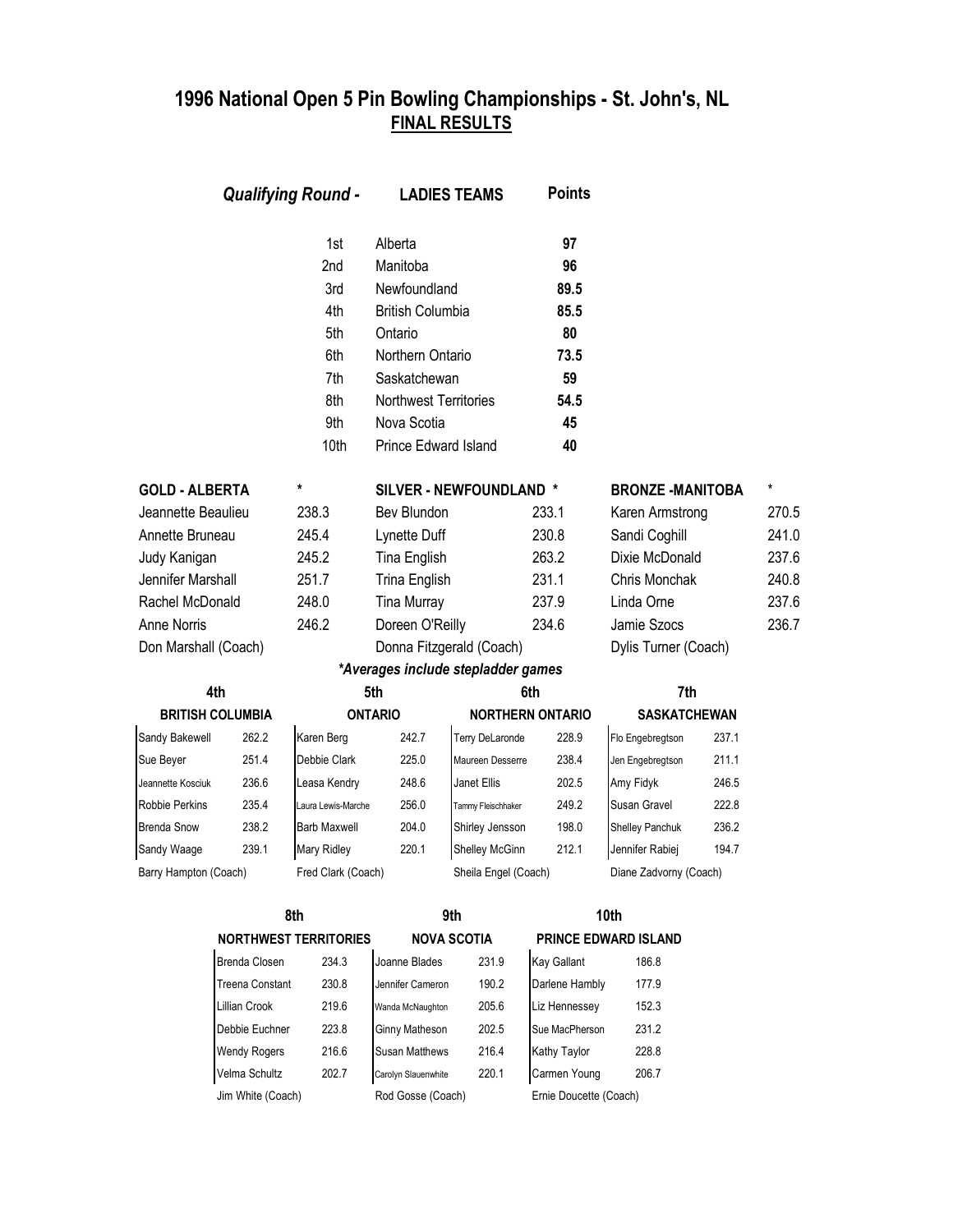|                        |                         | <b>Qualifying Round -</b> |                         | <b>MEN'S TEAMS</b>                 | <b>Points</b>      |                              |       |       |
|------------------------|-------------------------|---------------------------|-------------------------|------------------------------------|--------------------|------------------------------|-------|-------|
|                        |                         | 1st                       | Manitoba                |                                    | 86                 |                              |       |       |
|                        |                         | 2nd                       | Alberta                 |                                    | 85.5               |                              |       |       |
|                        |                         | 3rd                       | <b>British Columbia</b> |                                    | 83                 |                              |       |       |
|                        |                         | 4th                       | Saskatchwan             |                                    | 83                 |                              |       |       |
|                        |                         | 5th                       | Newfoundland            |                                    | 82.5               |                              |       |       |
|                        |                         | 6th                       | Nova Scotia             |                                    | 81                 |                              |       |       |
|                        |                         | 7th                       | Northern Ontario        |                                    | 73.5               |                              |       |       |
|                        |                         | 8th                       | Ontario                 |                                    | 70.5               |                              |       |       |
|                        |                         | 9th                       | Prince Edward Island    |                                    | 37.5               |                              |       |       |
|                        |                         | 10th                      | Northwest Territories   |                                    | 37.5               |                              |       |       |
| <b>GOLD - MANITOBA</b> |                         | *                         |                         | <b>SILVER - SASKATCHEWAN</b>       | *                  | <b>BRONZE - ALBERTA</b>      |       | *     |
| George Cook            |                         | 226.2                     | Mel Dies                |                                    | 260.6              | <b>Steve Cummings</b>        |       | 274.4 |
| <b>Carl Constant</b>   |                         | 249.5                     | <b>Brian Earl</b>       |                                    | 265.3              | <b>Barett Gamble</b>         |       | 230.2 |
| Nick DiVirgilio        |                         | 263.8                     | Dave Jorgensen          |                                    | 274.1              | <b>Brian Goodhope</b>        |       | 263.0 |
| Peter Totte            |                         | 249.0                     | <b>Blair Pizzey</b>     |                                    | 259.0              | Kevin Kohut                  |       | 268.2 |
| Doug Lowey             |                         | 229.1                     | Larry Rachinsky         |                                    | 244.8              | <b>Bruce Morter</b>          |       | 268.6 |
| Mike Zolinski          |                         | 237.0                     | Kevin Rak               |                                    | 226.7              | Richard Salyzyn              |       | 233.0 |
| Don Emslie (Coach)     |                         | 8                         | Tony Bula (Coach)       |                                    |                    | Lynn Howell (Coach)          |       |       |
|                        |                         |                           |                         | *Averages include stepladder games |                    |                              |       |       |
|                        | 4th                     |                           | 5th                     |                                    | 6th                | 7th                          |       |       |
|                        | <b>BRITISH COLUMBIA</b> |                           | <b>NEWFOUNDLAND</b>     |                                    | <b>NOVA SCOTIA</b> | <b>NORTHERN ONTARIO</b>      |       |       |
| Mark Baily             | 249.6                   | Keith Anstey              | 241.8                   | Perry Gillam                       | 258.0              | <b>Bill Belleville</b>       | 238.9 |       |
| Dick Borgenstrom       | 262.4                   | Gerry Dooley              | 244.1                   | Sandy MacPherson                   | 251.6              | Marc Branning                | 267.9 |       |
| Ryan Jarvis            | 249.2                   | <b>Michael Squires</b>    | 243.6                   | Roger Quirion                      | 245.0              | Darcy Brazeau                | 245.1 |       |
| Darryl Kell            | 255.9                   | Jack Walsh                | 232.8                   | Ted Rapitta                        | 229.9              | Denis Giroux                 | 181.2 |       |
| Kim Lambert            | 224.4                   | <b>Steve Walsh</b>        | 257.5                   | Andre Rochefort                    | 244.1              | Don Malette                  | 253.2 |       |
| <b>Steve Robson</b>    | 252.8                   | Sean Wells                | 261.5                   | <b>Thomas Swim</b>                 | 221.6              | <b>Barry Stevens</b>         | 259.2 |       |
| Larry Johnson (Coach)  |                         | Art Wells (Coach)         |                         | Ed Noftall                         |                    | Jerome Lesny (Coach)         |       |       |
|                        |                         | 8th                       |                         | 9th                                |                    | 10th                         |       |       |
|                        |                         | <b>ONTARIO</b>            |                         | PRINCE EDWARD ISLAND               |                    | <b>NORTHWEST TERRITORIES</b> |       |       |
|                        | Tony DiRienzo           | 238.7                     | Gerard Arbing           | 212.0                              | Charlie Fair       | 238.9                        |       |       |
|                        | Fraser Hambly           | 246.6                     | Jackie Cooper           | 234.4                              | Len Klause         | 229.5                        |       |       |
|                        | Ross Irving             | 244.0                     | <b>Rick Doiron</b>      | 228.5                              | Liliano Marrai     | 209.9                        |       |       |
|                        | Mike LeClerc            | 258.0                     | <b>Steve Gallant</b>    | 230.7                              | Rick O'Brien       | 217.7                        |       |       |
|                        | Mike Sinkovic           | 233.9                     | Al Reynolds             | 239.1                              | Steve O'Hara       | 213.0                        |       |       |

Henry Stupar 235.8 Alfie Wakelin 227.4 Dan Sanford 229.2 Scott Parsons (Coach) Glenda Gallant (Coach) Cheryl White (Coach)